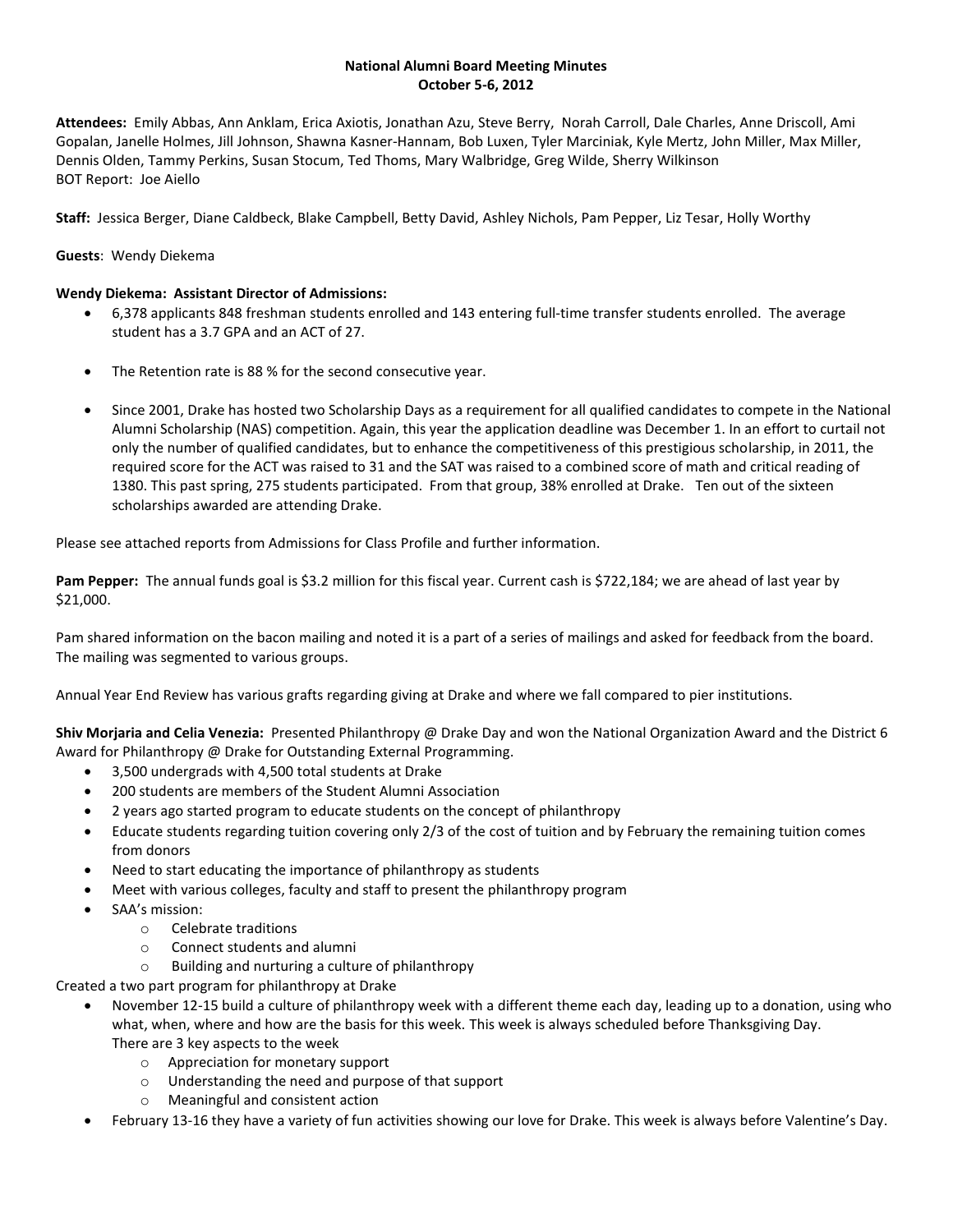**John Smith:** Discussed the Strategic Plan and the implementation of Goal 4. The Alumni Board has a chance to be instrumental in the planning and the execution of what happens next. We want your feedback on the implementation of Goal IV. The idea of development and marketing has always been a part of the plan; we had 235 people, including faculty, staff, alumni and community leaders at the planning conference for the strategic plan. We want to put image and reputation as one of this institution leading assets. The three objectives are intentional per a benchmark study in June.

We are now at 118 million should be at 135 million at this time, the reason for falling short is the size of the leadership gift. Des Moines doesn't have key community supporters of the University.

### **Blake Campbell:**

#### **Drake Network Discussion:**

What are the key characteristics of an effective Drake Network:

- Connection is the overall theme, connect unique experiences
- Social media
- Mentoring
- Events
- Student calls
- Alumni meetings
- Emotional, lifelong relationships
- Have sustainability, ongoing viable entity
- Comprehensive, many individuals complete "critical mass'
- Drake connection is a priority, have consistent messaging
- Declaration, what are you trying to do and accomplish
- What does Drake want from me
- Open communication, well informed constituents
- Relevance, filling needs
- Coordination, adapt to individuals , internal collaboration
- Networking based on what the alum wants as an individual
- Drake experience is a very personal experience and needs to be personalized to the individual
- What do they want, how do they want it and how to implement this, stick to answers as they don't care about everything
- People need to be able to self select information to personalize
- Need availability and accessibility, so they can self select
- Membership matters, what are the rewards
- Priority, top most associations

#### **Joe Aiello:**

BOT focused on the University's strategic plans

- The BOT invited all boards as well as faculty and staff and city leaders to participate in the discussion of Drake University's strategic plan and had 235 people in attendance, with two questions for discussion:
	- What are the defining features of Drake's current vitality and success on which we need to build our future
		- o Student centered
		- o Academic excellence
		- o Liberal & professional mix in curriculum and acivities
		- o Sound financial management
		- o Drake's size is vital to remain who we are
- What are challenges and additional measures driven by the mission statement
	- o Online courses
	- o Easy access to website
	- o Affordability-more financial aid
	- o Enhance connections to Des Moines Community
	- o Focus on non-traditional students
	- o Help students be successful
	- o Tell our story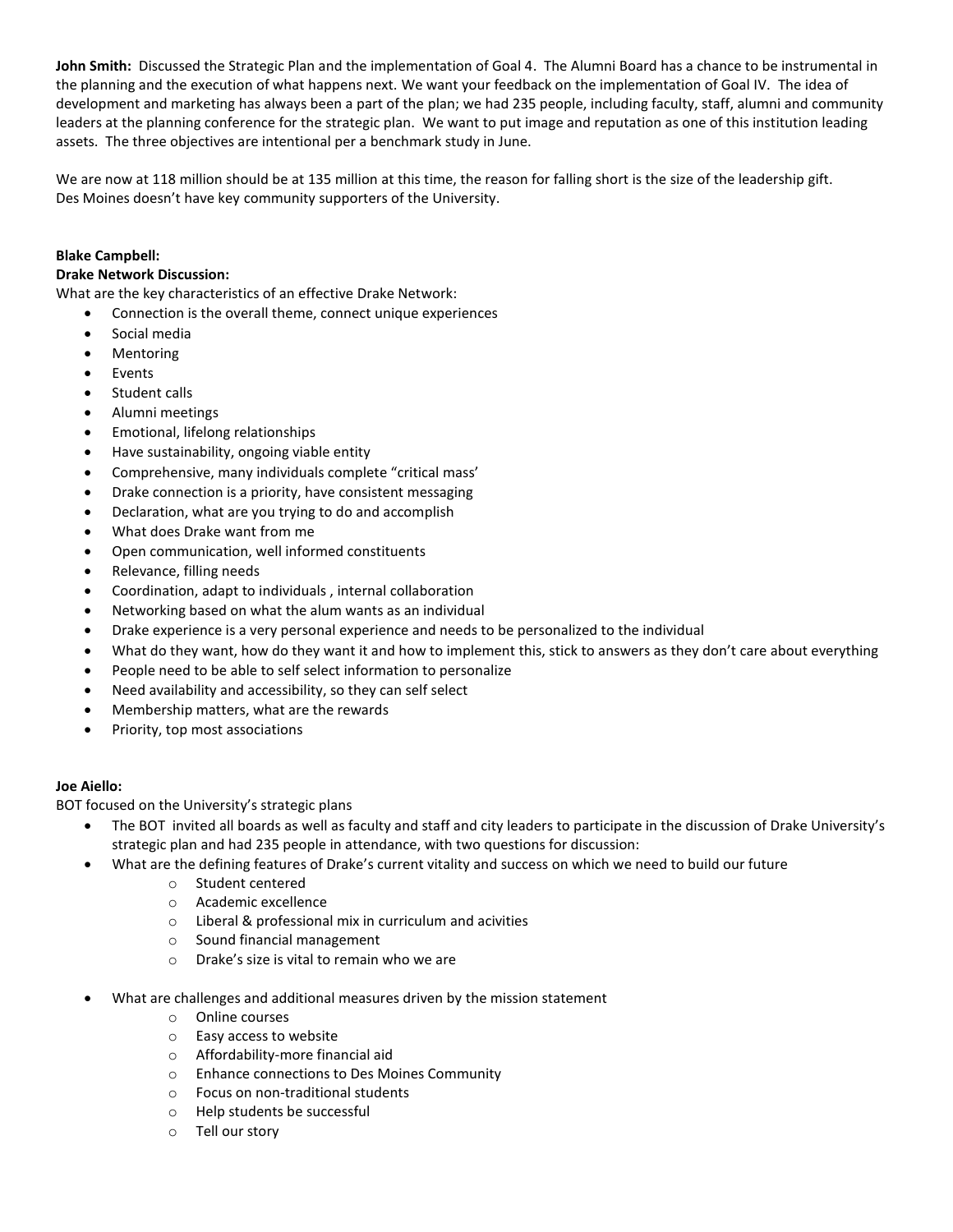The BOT will be working on the Strategic Plan in January discussing the four goals.

The two main goals that the National Alumni Board will focus on are in Goal 4, Objective B

- Strategy 3: Create inspirational and educational programs to engage all constituencies
- Strategy 4: Increase alumni participation to surpass the rate of peer institutions

## **Diane Caldbeck**

### **Campaign Update**

\$200.00 million campaign started in 2007 with feasibility study, at this time we are at \$118.00 million with the campaign lasting 7 years.

The annual fund is our operating budget, with 13% of our constituents giving to the annual fund; this also counts towards the campaign**.** 

- **Scholarships**
- Building updates
- Cline atrium
- Center for Collaborative Learning-will house the School of Education
- Cartwright Hall
- Athletic renovation- needs to be community driven-want to get the Olympic trials in 2016
- Sciences-need another building

The Alumni Board would like more updates as to the campaign donations. At this time our largest gifts are four \$3 million gifts an 37 gifts of \$1million each.

Over 100 new scholarships have been created since the beginning of this campaign with 5 new endowed positions.

Bequest can now be counted at age 50 on, this can be counted and celebrated now, so this is a great advantage.

It was suggested that board members share contacts for Drake's staff to visit, set up a coffee and accompany them on the visit.

# **Programming Committee Meeting**

### **Shawna Kasner-Hannam**

- Major programming achievement of 2012: Drake Me Out to the Ballgame event
	- o Gave update on sites & statistics for each city (*Nearly 550 people participated in Central Iowa (250), Chicago (55), Omaha (50), St. Louis (45), Kansas City (50), Phoenix (20), Tampa (35), and Washington, DC (40). Denver was also represented (don't have #s) and Minneapolis is a future site but couldn't quite make it happen this year.)*
- Goal as a Programming Committee is at least 3 good events a year (as we have National Game Watch in winter, Drake Me Out to the Ballgame in spring/summer, DU Good Day in fall).
- Programming Event for 2013: Continue with the Drake Me Out to the Ballgame event again (*Family-friendly event for children and adults, great mix of students (current) if this occurs after May, newly admitted students/families, and alums. Pre-game gathering was a HIT (pun intended)!)*
	- o Make this better with "Drake Me Out to the Ballgame" shirts: baseball jersey shirts or fun "Ray Gun"-inspired shirts
	- $\circ$  Supplement virtual advertising with postcards 6 weeks out (2012 advertising was done via e-mail blasts, Drake website, and social media.)
	- o Other cities to get involved? (Minneapolis/St. Paul for sure. San Diego or Los Angeles? Milwaukee? San Francisco Bay and Sacramento? Dallas/Ft. Worth Area for Roughriders?)
	- o Use the template/timeline/SOP document to streamline the process (separate attachment)
	- o Shift event earlier (May June timeframe); earlier in season
	- o To on-line registration, add a note, "How did you hear about this event?" to aid us in advertising future Drake Me Out events
- National Game Watch: to be held Jan. 27, 2013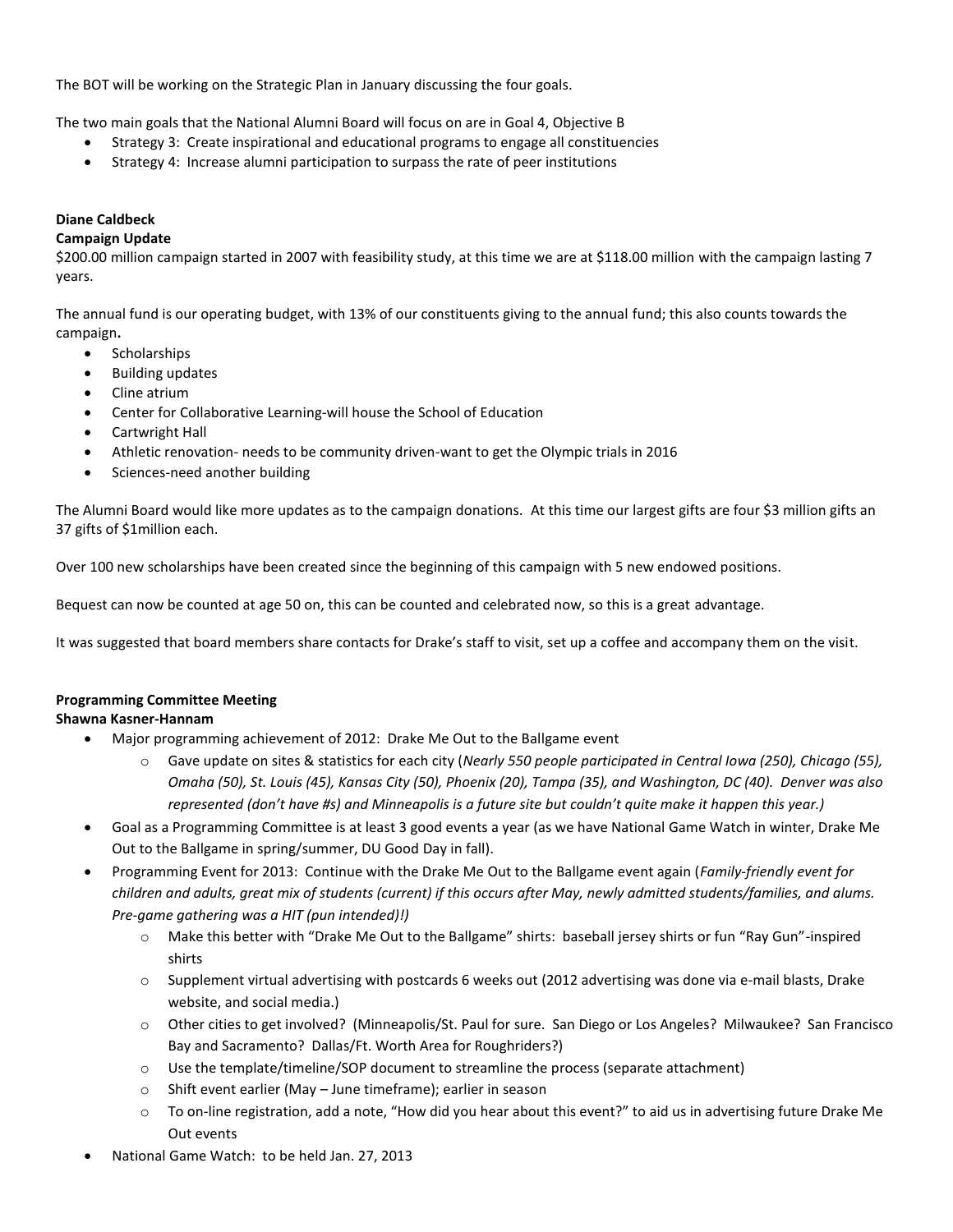- $\circ$  7 pm game, shown on ESPNU (any bar with Fox Sports package will have this)
- Creighton/Drake game Jan. 8 (Tues)
	- $\circ$  Given the high attendance and momentum in Omaha, should we plan a Game Watch for this?
	- o Who could Marisa and Shawna get involved to plan this? (Covis? Kotineks? Younger alums?)
- The Programming Committee did not create or expand on the template/SOP document for all events for Regional Advisory Boards, as we determined that there is not a "one size fits all" process for programming and each event (DU Good Day, Drake Me Out, etc.) varies widely. Each type of event should have its own template.
- Idea: put together an informative/educational programming option (similar to Let's DU Lunch that occurs the first Wed. of each month on campus) for alums outside of the Des Moines area?
	- o Once per quarter?
	- o Alumni want to see what other alums are doing, so this may be a good time to get alums involved (perhaps Zach Johnson to give a golf lesson, Billy Cundiff to discuss football kicks, etc.? Ask the key execs (Drake grads) from Wells Fargo, Principal, John Deere, etc. to give a webinar.)
	- o We could create a speaker series library (like Ted.com) where we do 7-8 min. snippets at a time
	- o Faculty member to do a webinar on a topic (self help like dealing with issue on aging parents, starting your own company, Tom Delahunt to discuss the top 10 mistakes students/parents make when conducting a college search, etc.)
	- o Include these video snippets on eBlue (alums can click to get the video)
- Reinstate the Bulldog Bashes with annual regularity
	- o Networking event around Relays each year?
		- Pros: build on Relays excitement in each city: "Relays in Omaha" mentality.
		- **Incorporate a "street painting" with sidewalk chalk and driveways or sidewalks**
		- Cons: April is a very busy time at Alumni Office and this would have to be 100% alumni driven (no Alumni Office support; boxes would need to be sent out in Feb.)
- Other ideas thrown out by Programming Committee to possibly develop for the future:
	- o Bleed Blue for DU blood drive (with American Red Cross)
	- o "Drakecation"/ Drake Day on campus (family-friendly; soccer team to host a soccer club for kids, parents to attend a class with their favorite professor, cultural events in Des Moines for families, stay in dorms, etc.)
	- o Alumni College: mini-classes for Drake alums back on campus
	- o Wine & cheese events for alums (who aren't into sporting events, as 3 of the 4 Des Moines RAB events revolve around athletics)
	- o Puppy party: bulldog petting event (for dog lovers)
	- o "Wine like a dog" event and incorporate a wine and cheese with a puppy party
	- o Dinner with 12 Strangers (networking experience hosted by alums in a city for other alums in that area)
	- o President's Town Hall meeting/Update on the University: objective is to strengthen the connection to Drake and once a year at a certain time (so alums can count on this), have the President talk in a city (and video it for other regions). This can also be done with the Athletic Director. The goal is to connect alums to the leadership of the school and be informative (like the President's speech at the FMDS dinner).

# **Student/Alumni Relations**

# **Ami Gopalan**

- **•** Get involved in student activities
- New date to accommodate out of town board members: Thursday, January 31, 2013 (night before board meeting) please plan accordingly attend the networking event with students from 5-7pm to be held downtown Des Moines
- Send care packages out with notes from the board to the new graduates from the Student Alumni Association
- Initiate a mentoring program-solicit 50 students and pair them an alumni mentor
- Young Alumni Focus Groups
	- o Meet with Young Alumni (within 5 years of graduating) to understand their needs and interests as alums.
- Become more involved with the National Alumni Scholarship Program, this program is on hold for now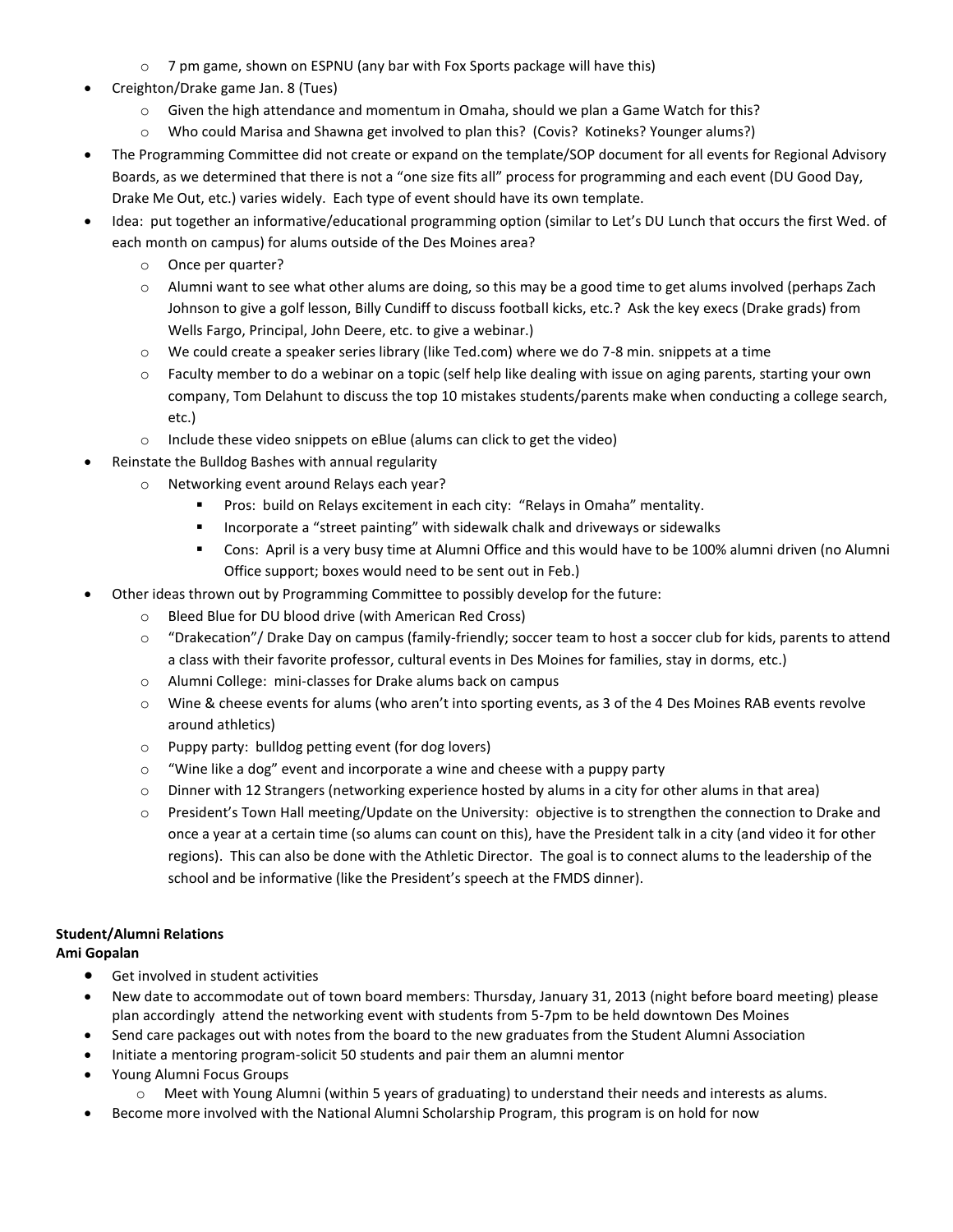# **Ted Thoms:**

## **Networking**

#### Will use Strategic Plan as format

Two major goals:

Developing and identifying all the social media that Drake has a presence with

- How to create value propositions to increase usage in social network
- Segment information sent to alumni
- Identify a list of activities that is now being tracked

How do we encourage people to actively use the system

Develop and empower and support Regional Advisory Boards geographically

- Develop a better understanding of the roles that the University& staff , Alumni Board and Regional Advisory Board
- Who has the responsibility of launching, recruiting, programming and ongoing networking
- How to make the programming better, quality not quantity

# **Jill Johnson:**

### **Recognition Committee**

(Collected \$1,300 in pledges and cash towards the new Spike outfit)

#### **The Alumni Awards**

- We spent quite a bit of time reviewing the judging criteria sheet. We have determined that some adjustments need to be made to the weighing of the point totals for some of the awards to focus the pre-screening rankings to better reflect the intent of the awards. For example, the Service to Drake component would be more heavily weighted for the Loyalty and Young Loyalty Alumni awards.
- We spent extensive time reviewing and editing the online submission form in order to increase the quality and content what is on the forms submitted. We will work with Blake to review a revised template so the final content is improved before the submission form goes live

### **Dignitas Society**

- Establishing the Dignitas Society, which is an honor society for all previous winners of the National Alumni Awards to be inducted into the society, April 2013
- Working with Blake to determine what benefits we can provide to them
- Will be developing some sort of award or certificate
- Potential for a reception of previous winners being evaluated

### **New member board recruitment**

- We will begin to call prospective new board members earlier in the year to pre-screen those identified to be a member of the board and better establish expectations - this will give them a longer time frame to really consider the requirements and expenses
- We are asking that names of prospective members should be sent to us in advance by current board members and staff we would like to keep a running list of prospects that have been pre-screened
- As in the past, new NAB board member recommendations will ultimately consider gender, age, racial and college diversity on the board
- The Committee will pull together information prior to formal calls in March/April to provide better answers to prospects · This will help committee members making the calls be better prepared in advance

### **Sherry Wilkinson:**

### **National Day of Service-DU Good Day**

- September 28, 2013-next DU Good Day
	- Over 400 participants
		- o Send thank you note to those that participated; committee members should send thank you to site coordinators
		- o Important to include families for volunteering